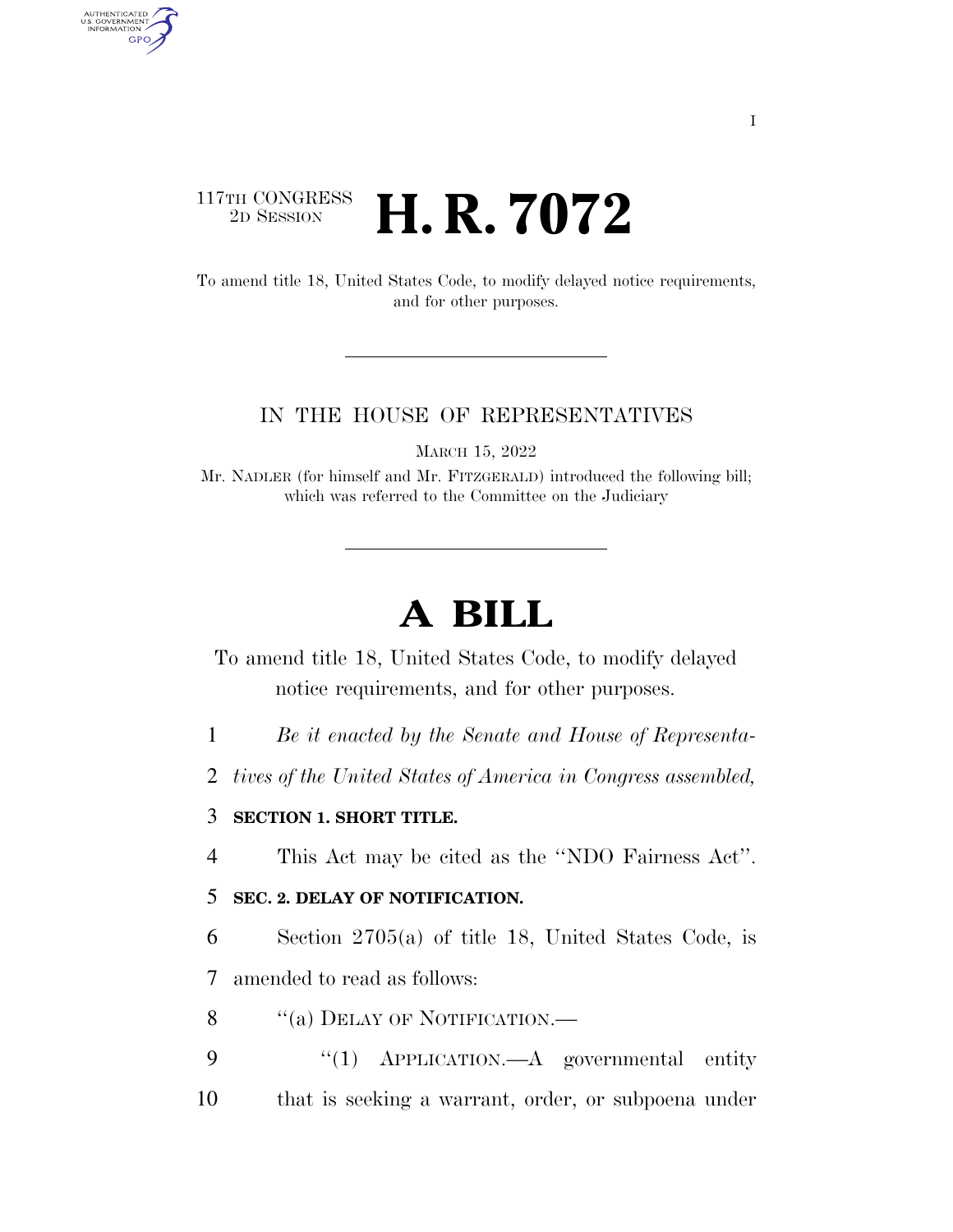| $\mathbf{1}$   | section 2703 may include in the application (or mo-   |
|----------------|-------------------------------------------------------|
| $\overline{2}$ | tion in the case of an administrative subpoena au-    |
| 3              | thorized by a Federal or State statute or a Federal   |
| 4              | or State grand jury or trial subpoena) a request to   |
| 5              | a court of competent jurisdiction for an order delay- |
| 6              | ing the notification under section 2703(b) for a pe-  |
| 7              | riod of not more than 30 days.                        |
| 8              | "(2) DETERMINATION.—The court may not                 |
| 9              | grant a request for delayed notification to a cus-    |
| $\overline{0}$ | tomer or subscriber made under paragraph (1), or      |
| $\mathbf{1}$   | an extension of such delayed notification requested   |
|                |                                                       |

 tomer or subscriber made under paragraph (1), or an extension of such delayed notification requested by the governmental entity pursuant to paragraph (3), unless the court issues a written determination, based on specific and articulable facts, and including written findings of fact and conclusions of law, that it is substantially likely that the notification of the customer or subscriber of the existence of the war-rant, order, or subpoena will result in—

19 ''(A) endangering the life or physical safety of an individual;

| 21 | $\lq\lq$ (B) flight from prosecution;                |
|----|------------------------------------------------------|
| 22 | $\lq\lq$ destruction of or tampering with evi-       |
| 23 | dence;                                               |
| 24 | $\lq\lq$ (D) intimidation of potential witnesses; or |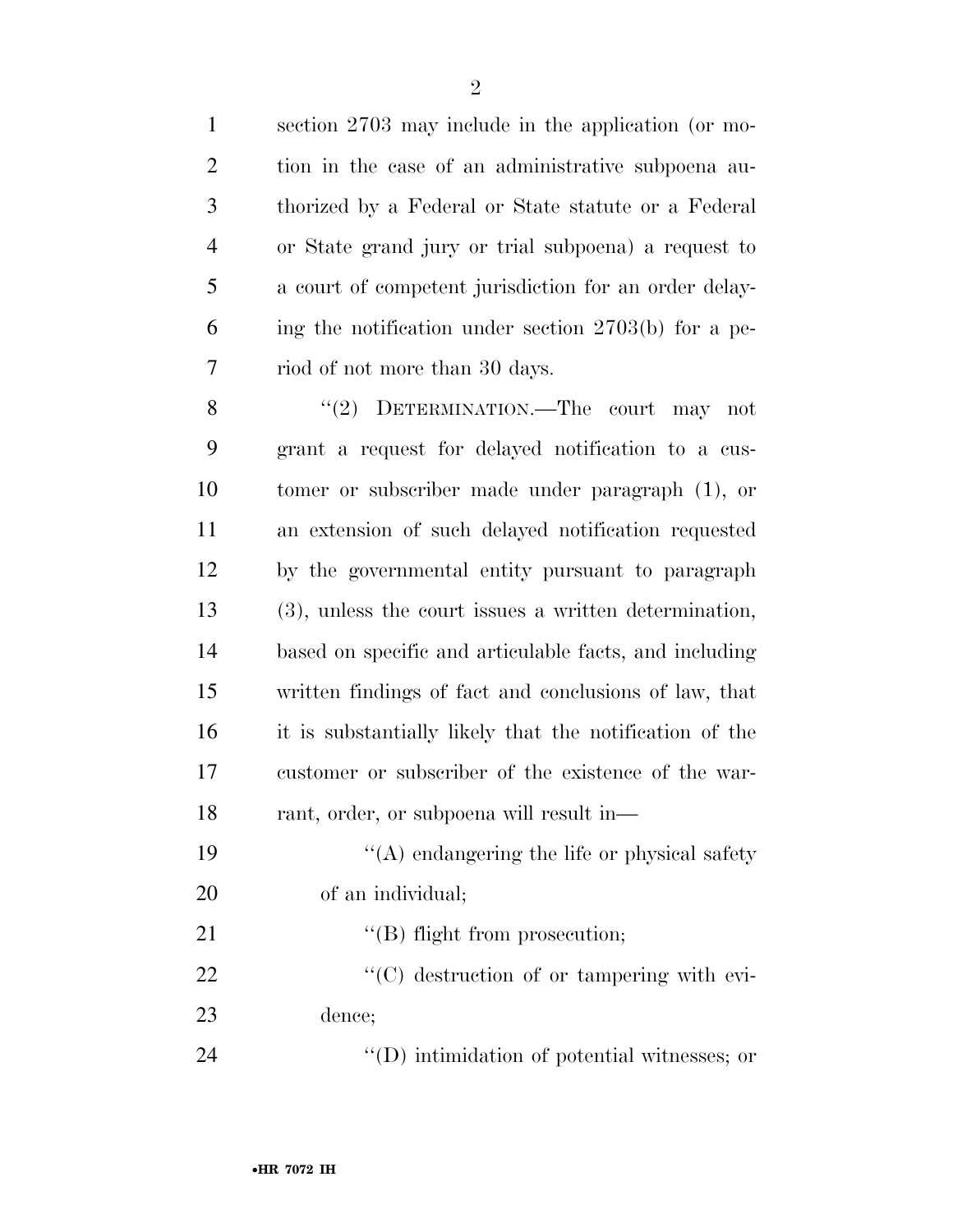| $\mathbf{1}$   | "(E) otherwise seriously jeopardizing an               |
|----------------|--------------------------------------------------------|
| $\overline{2}$ | investigation or unduly delaying a trial.              |
| 3              | $``(3)$ EXTENSION.—                                    |
| $\overline{4}$ | "(A) IN GENERAL.—The governmental en-                  |
| 5              | tity may request one or more extensions of the         |
| 6              | delay of notification granted under paragraph          |
| $\overline{7}$ | $(2)$ for a period of not more than 30 days for        |
| 8              | each such extension.                                   |
| 9              | "(B) AUTHORIZATION.—An extension of                    |
| 10             | the delay of notification granted under para-          |
| 11             | graph $(2)$ , may be authorized by a court of          |
| 12             | competent jurisdiction.                                |
| 13             | "(4) EXPIRATION OF DELAY OF NOTIFICA-                  |
| 14             | TION.—Upon expiration of the period of delay of no-    |
| 15             | tification and all extensions thereof under para-      |
| 16             | graphs $(2)$ and $(3)$ of this subsection, the govern- |
| 17             | mental entity shall deliver to the customer or sub-    |
| 18             | scriber by personal service, registered or first-class |
| 19             | mail, electronic mail, or other means approved by      |
| 20             | the court, as reasonably calculated to reach the cus-  |
| 21             | tomer or subscriber within 72 hours of the expira-     |
| 22             | tion of the delay—                                     |
| 23             | "(A) a copy of the warrant, order, or sub-             |
| 24             | poena; and                                             |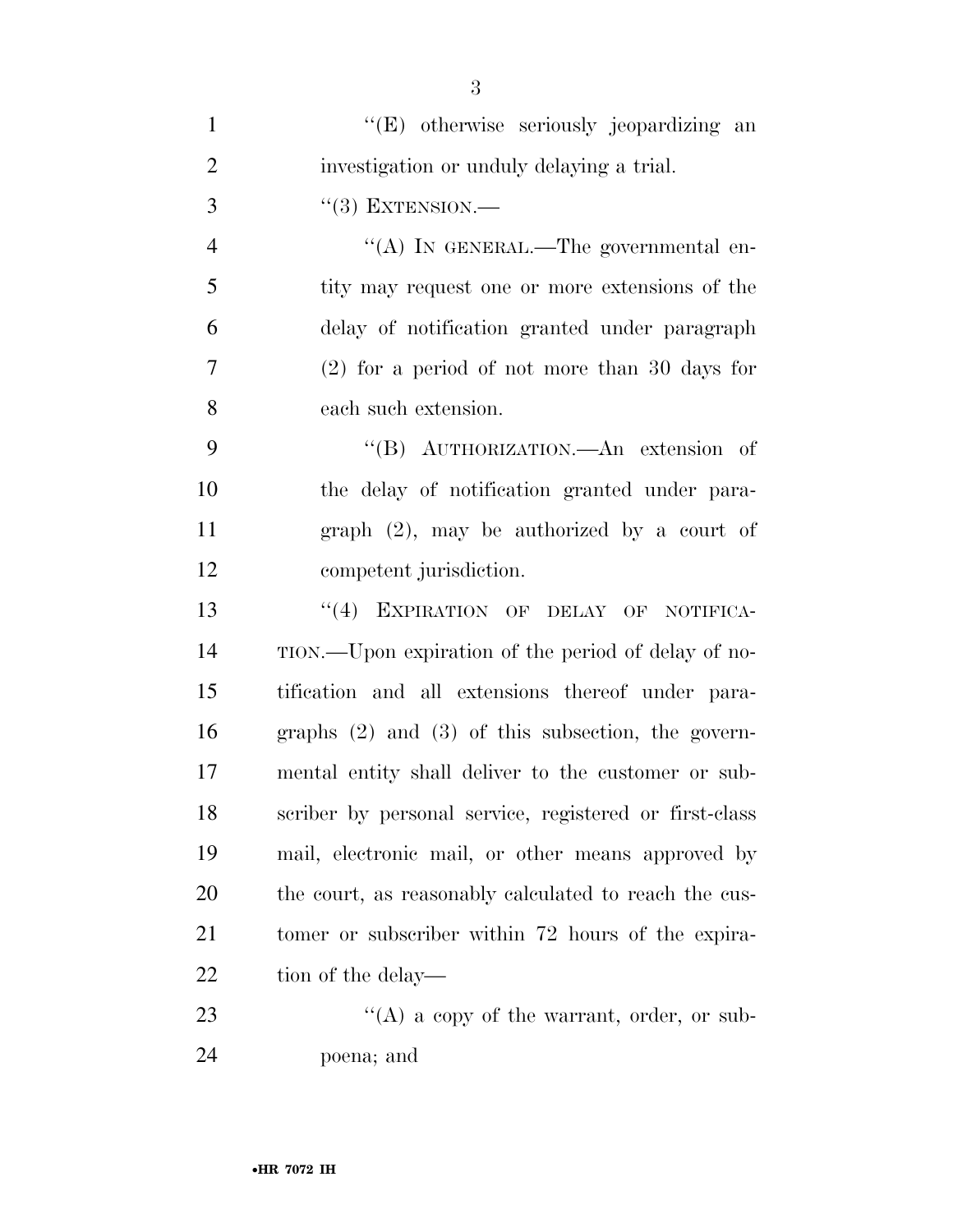| $\mathbf{1}$   | $\cdot$ (B) notice that informs such customer or |
|----------------|--------------------------------------------------|
| $\overline{2}$ | subscriber—                                      |
| $\mathfrak{Z}$ | "(i) of the nature of the inquiry made           |
| $\overline{4}$ | by the governmental entity, with reason-         |
| 5              | able specificity;                                |
| 6              | "(ii) that information maintained for            |
| $\tau$         | such customer or subscriber by the service       |
| 8              | provider named in such process or request        |
| 9              | was supplied to or requested by the gov-         |
| 10             | ernmental entity;                                |
| 11             | "(iii) that notification of such cus-            |
| 12             | tomer or subscriber was delayed by court         |
| 13             | order;                                           |
| 14             | "(iv) the identity of the court that             |
| 15             | issued such order;                               |
| 16             | "(v) the provision of law under which            |
| 17             | the order delaying notification was author-      |
| 18             | ized; and                                        |
| 19             | $\lq\lq$ (vi) that the governmental entity       |
| 20             | will, upon request by the customer or sub-       |
| 21             | scriber, provide the customer or subscriber      |
| 22             | with a copy of the information that was          |
| 23             | disclosed in response to the warrant, order,     |
| 24             | or subpoena, or in the event that no infor-      |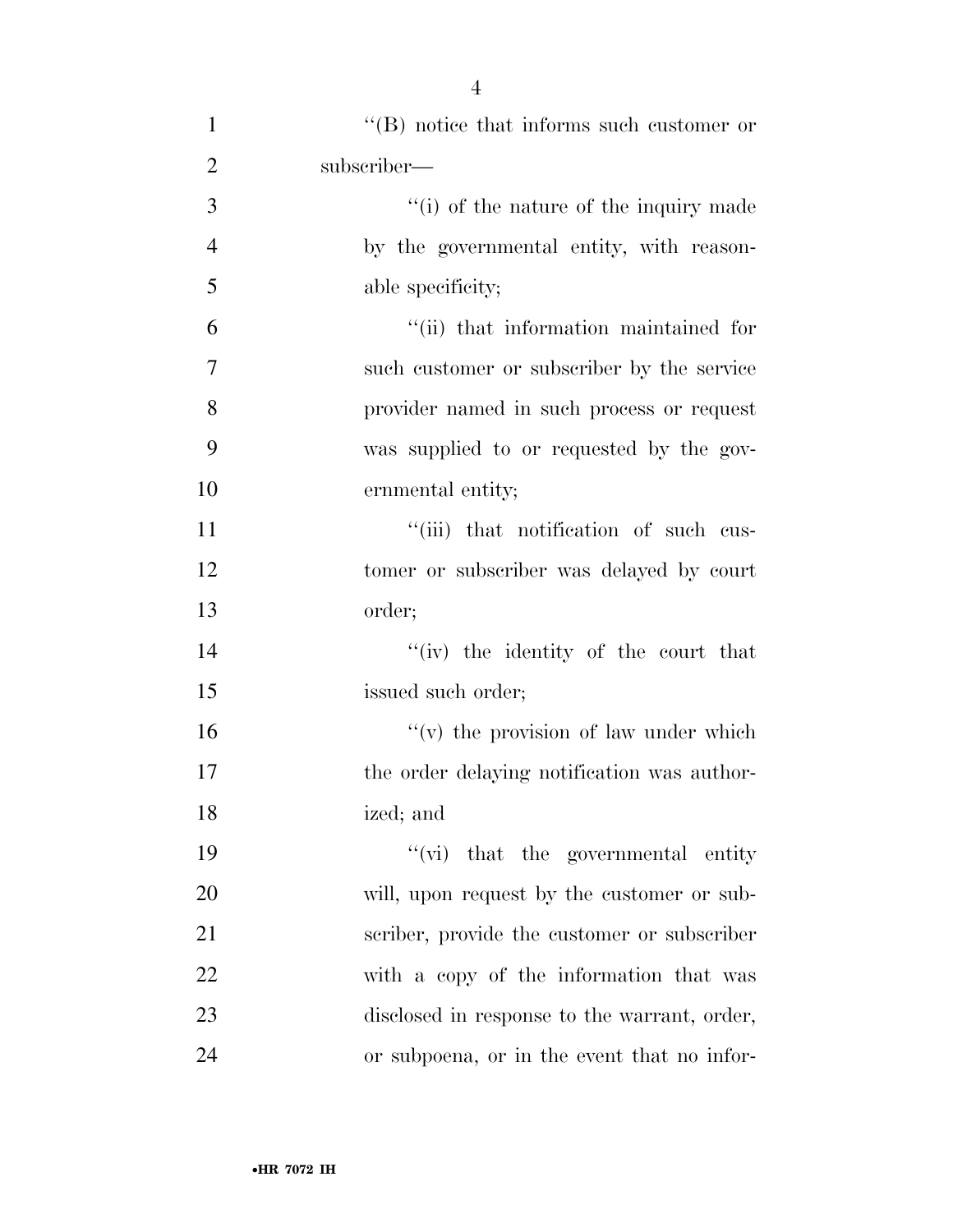| $\mathbf{1}$   | mation was disclosed, a written certifi-               |
|----------------|--------------------------------------------------------|
| $\overline{2}$ | cation that no information was disclosed.              |
| 3              | "(5) COPY OF INFORMATION DISCLOSED.                    |
| $\overline{4}$ | Upon expiration of the period of delay of notification |
| 5              | under paragraph $(2)$ or $(3)$ of this subsection, and |
| 6              | at the request of the customer or subscriber made      |
| 7              | within 180 days of receiving notification under para-  |
| 8              | graph (4), the governmental entity shall promptly      |
| 9              | provide the customer or subscriber—                    |
| 10             | $\lq\lq$ with a description of the information         |
| 11             | disclosed and a copy of the information that           |
| 12             | was disclosed in response to the warrant, order,       |
| 13             | or subpoena; or                                        |
| 14             | $\lq\lq$ (B) in the event that no information was      |
| 15             | disclosed, with a written certification that no in-    |
| 16             | formation was disclosed.".                             |
| 17             | SEC. 3. PRECLUSION OF NOTICE TO SUBJECT OF GOVERN-     |
| 18             | <b>MENTAL ACCESS.</b>                                  |
| 19             | Section 2705(b) of title 18, United States Code, is    |
| 20             | amended to read as follows:                            |
| 21             | "(b) PRECLUSION OF NOTICE TO SUBJECT OF GOV-           |
| 22             | ERNMENTAL ACCESS.-                                     |
| 23             | "(1) $APPLICATION. -A$ governmental entity             |
| 24             | that is seeking a warrant, order, or subpoena under    |
| 25             | section 2703, when it is not required to notify the    |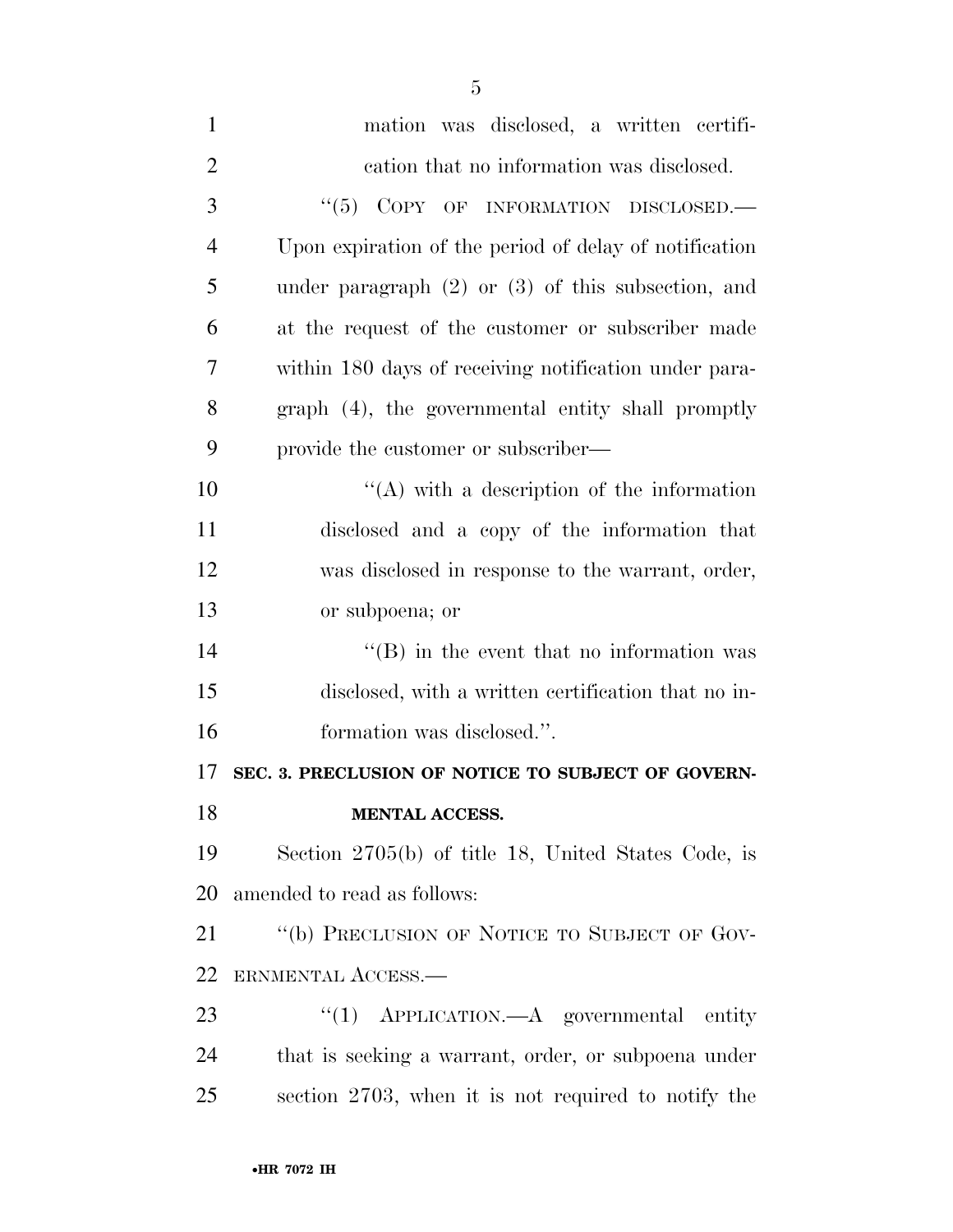| $\mathbf{1}$   | customer or subscriber, or to the extent that it may   |
|----------------|--------------------------------------------------------|
| $\overline{2}$ | delay such notice pursuant to subsection (a), may      |
| 3              | apply to a court for an order, subject to paragraph    |
| $\overline{4}$ | $(6)$ , directing a provider of electronic communica-  |
| 5              | tions service or remote computing service to which a   |
| 6              | warrant, order, or subpoena under section 2703 is      |
| 7              | directed not to notify any other person of the exist-  |
| 8              | ence of the warrant, order, or subpoena for a period   |
| 9              | of not more than either 30 days or the period of       |
| 10             | delay of notice provided under subsection (a), if any. |
| 11             | "(2) DETERMINATION.—The court may not                  |
| 12             | grant a request for an order made under paragraph      |
| 13             | $(1)$ , or an extension of such order requested by the |
| 14             | governmental entity pursuant to paragraph (3), un-     |
| 15             | $less-$                                                |
| 16             | $\lq\lq$ the court issues a written determina-         |
| 17             | tion, based on specific and articulable facts, and     |
| 18             | including written findings of fact and conclu-         |
| 19             | sions of law, that it is substantially likely that     |
| 20             | not granting the request will result in—               |
| 21             | "(i) endangering the life or physical                  |
| 22             | safety of an individual;                               |
| 23             | "(ii) flight from prosecution;                         |
| 24             | "(iii) destruction of or tampering with                |
| 25             | evidence;                                              |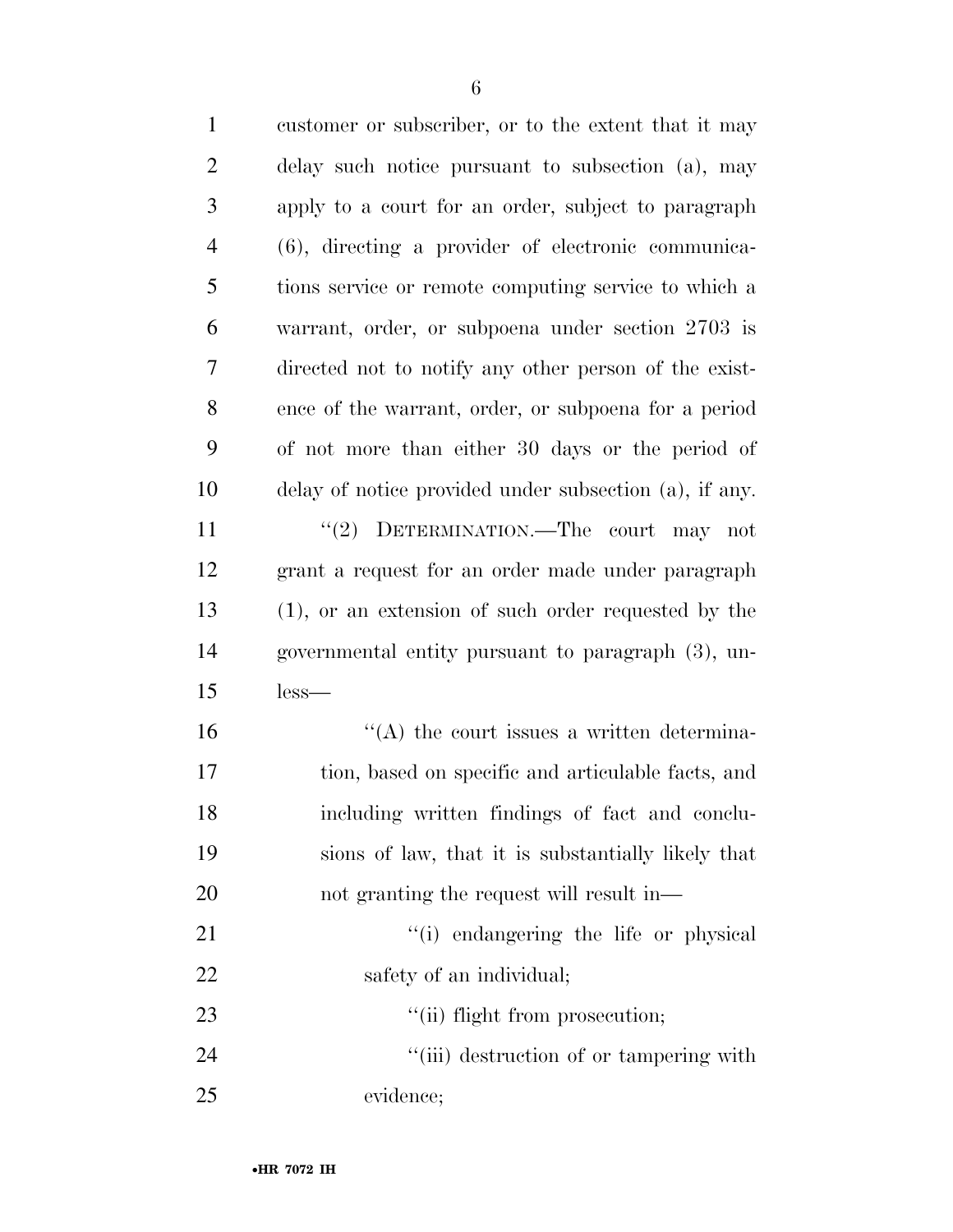| $\mathbf{1}$   | "(iv) intimidation of potential wit-                  |
|----------------|-------------------------------------------------------|
| $\overline{2}$ | nesses; or                                            |
| 3              | "(v) otherwise seriously jeopardizing                 |
| $\overline{4}$ | an investigation or unduly delaying a trial;          |
| $\mathfrak{S}$ | and                                                   |
| 6              | "(B) the order is narrowly tailored and               |
| $\overline{7}$ | there is no less restrictive alternative, including   |
| 8              | notification to an individual or organization         |
| 9              | within or providing legal representation to the       |
| 10             | customer or subscriber, to avoid an adverse re-       |
| 11             | sult as described in clause (i) through (v) of        |
| 12             | subparagraph $(A)$ .                                  |
| 13             | "(3) EXTENSION.—A governmental entity may             |
| 14             | request one or more extensions of an order granted    |
| 15             | under paragraph $(2)$ of not more than 30 days for    |
| 16             | each such extension. The court may only grant such    |
| 17             | an extension if the court makes a written determina-  |
| 18             | tion required under paragraph $(2)(A)$ and the exten- |
| 19             | sion is in accordance with the requirements of        |
| 20             | (2)(B).                                               |
| 21             | "(4) NOTIFICATION OF<br><b>CHANGED</b><br>$CIR-$      |
| 22             | CUMSTANCES.—If the need for the order issued          |
| 23             | under paragraph (2) changes materially, the govern-   |
| 24             | mental entity that requested the order shall notify   |
| 25             | court within 72 hours of the changed cir-<br>the      |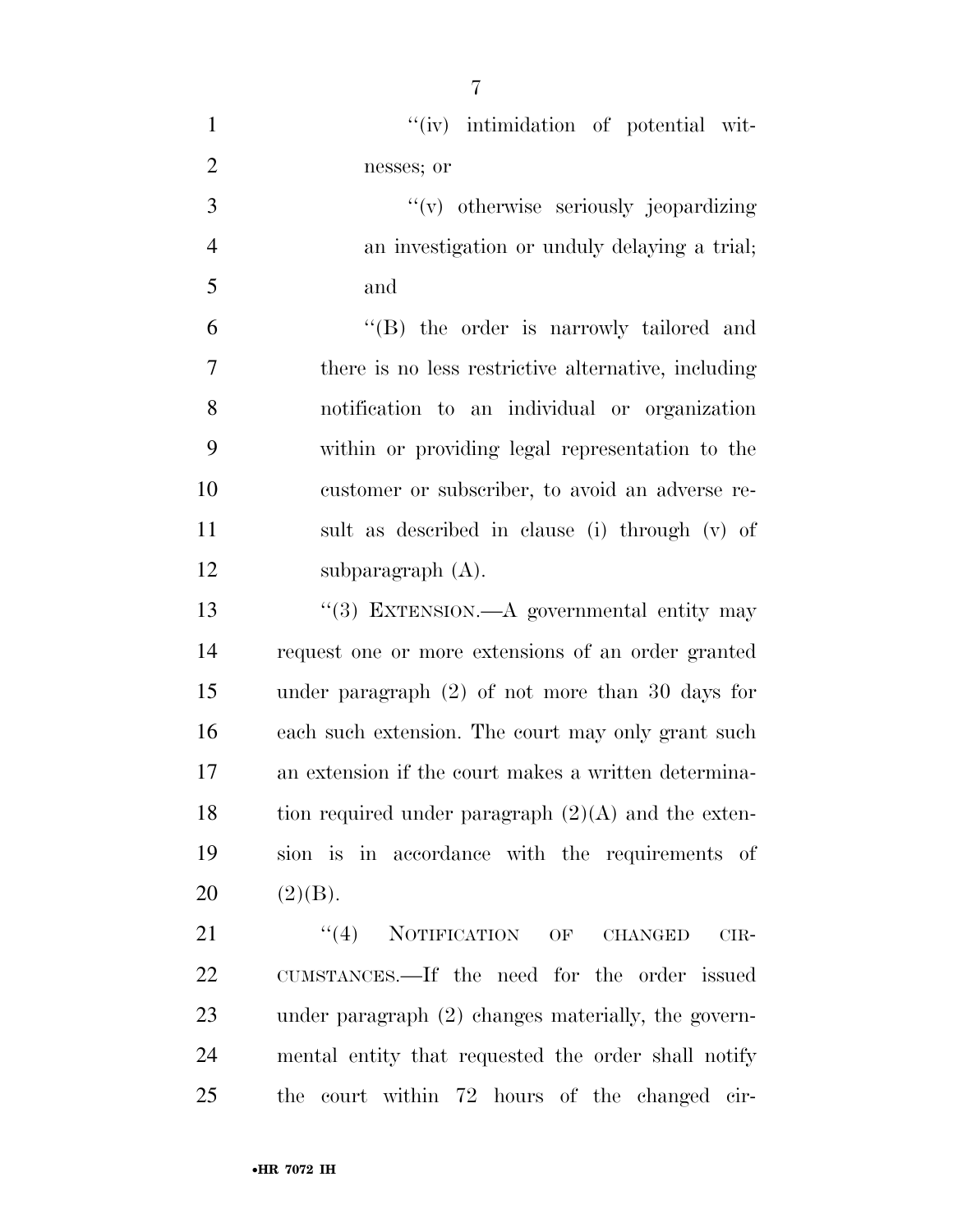| $\mathbf{1}$   | cumstances, and the court shall reassess the order |
|----------------|----------------------------------------------------|
| $\overline{2}$ | and modify or vacate as appropriate.               |
| 3              | "(5) OPPORTUNITY TO BE HEARD.—                     |
| $\overline{4}$ | "(A) IN GENERAL.—Upon an application,              |
| 5              | petition, or motion by a provider of electronic    |
| 6              | communications service or remote computing         |
| 7              | service or person acting on behalf of the pro-     |
| 8              | vider to which an order under paragraph $(2)$      |
| 9              | applies, the court may modify or vacate the        |
| 10             | order if-                                          |
| 11             | "(i) the order does not meet require-              |
| 12             | ments provided in paragraph $(2)$ ; or             |
| 13             | "(ii) compliance with the order is un-             |
| 14             | reasonable or otherwise unlawful.                  |
| 15             | "(B) STAY OF DISCLOSURE.—A provider's              |
| 16             | obligation to disclose the information requested   |
| 17             | in the warrant, order, or subpoena to which the    |
| 18             | order in paragraph (1) applies is stayed upon      |
| 19             | the filing of the application, petition, or motion |
| 20             | under this paragraph pending resolution of the     |
| 21             | application, petition, or motion, unless the court |
| 22             | with jurisdiction over the challenge determines    |
| 23             | based on a showing by the governmental entity      |
| 24             | that the stay should be lifted in whole or in      |
| 25             | part prior to resolution.                          |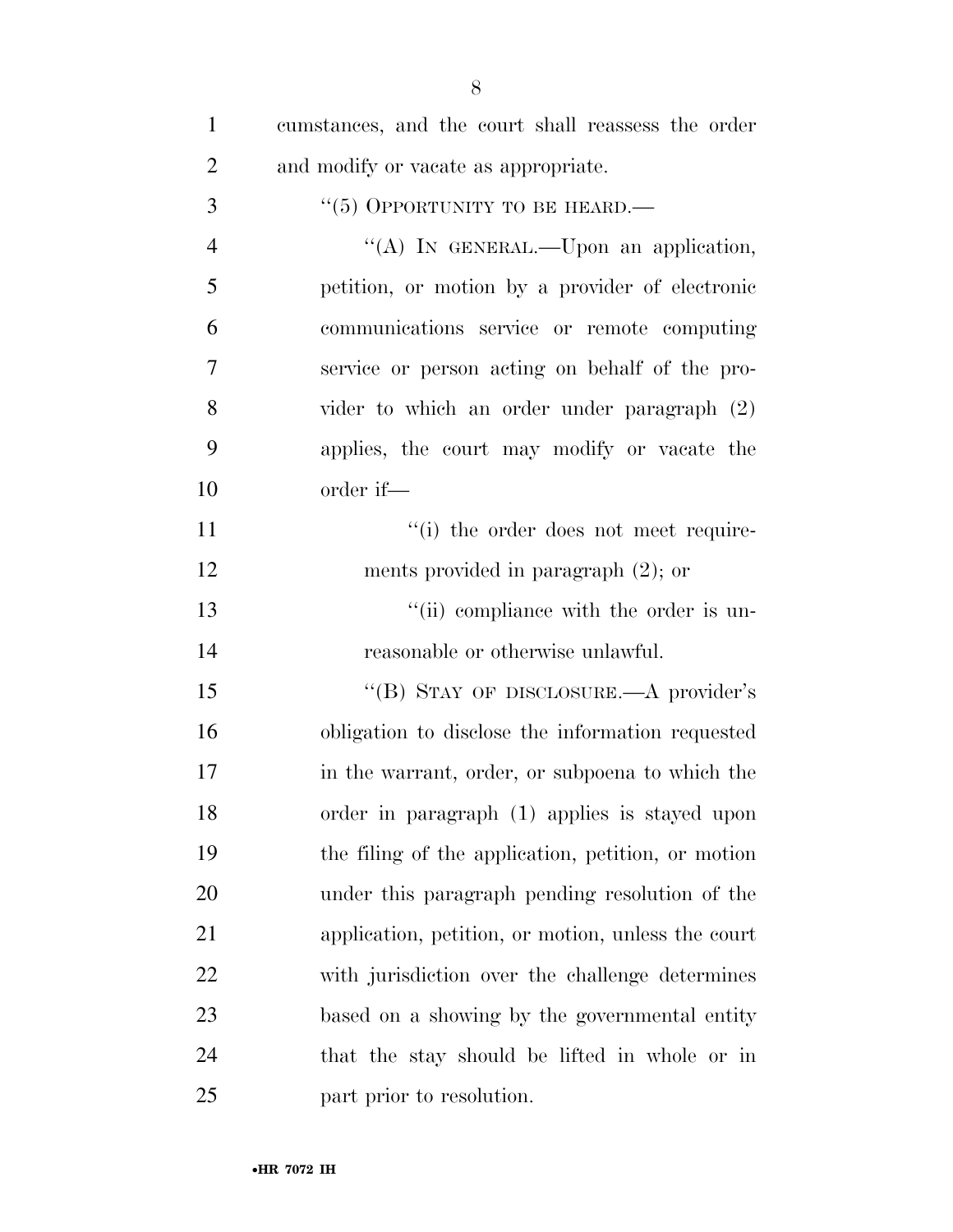| $\mathbf{1}$   | "(C) FINALITY OF ORDER.—The decision                   |
|----------------|--------------------------------------------------------|
| $\overline{2}$ | of the court resolving an application, petition,       |
| 3              | or motion under this paragraph shall constitute        |
| $\overline{4}$ | a final, appealable order.                             |
| 5              | "(6) EXCEPTION.—A provider of electronic               |
| 6              | communications service or remote computing service     |
| 7              | to which an order under paragraph (2) applies, or      |
| 8              | an officer, employee, or agent thereof, may disclose   |
| 9              | information otherwise subject to any applicable non-   |
| 10             | disclosure requirement to-                             |
| 11             | "(A) those persons to whom disclosure is               |
| 12             | necessary in order to comply with the warrant,         |
| 13             | order, or subpoena;                                    |
| 14             | "(B) an attorney in order to obtain legal              |
| 15             | advice or assistance regarding the warrant,            |
| 16             | order, or subpoena; and                                |
| 17             | $\lq\lq$ (C) any person the court determines can       |
| 18             | be notified of the warrant, order, or subpoena.        |
| 19             | "(7) SCOPE OF NONDISCLOSURE.—Any person                |
| <b>20</b>      | to whom disclosure is made under this subsection       |
| 21             | (other than the governmental entity) shall be subject  |
| 22             | to the nondisclosure requirements applicable to the    |
| 23             | person to whom the order is issued. Any recipient      |
| 24             | authorized under this subsection to disclose to a per- |
| 25             | son information otherwise subject to a nondisclosure   |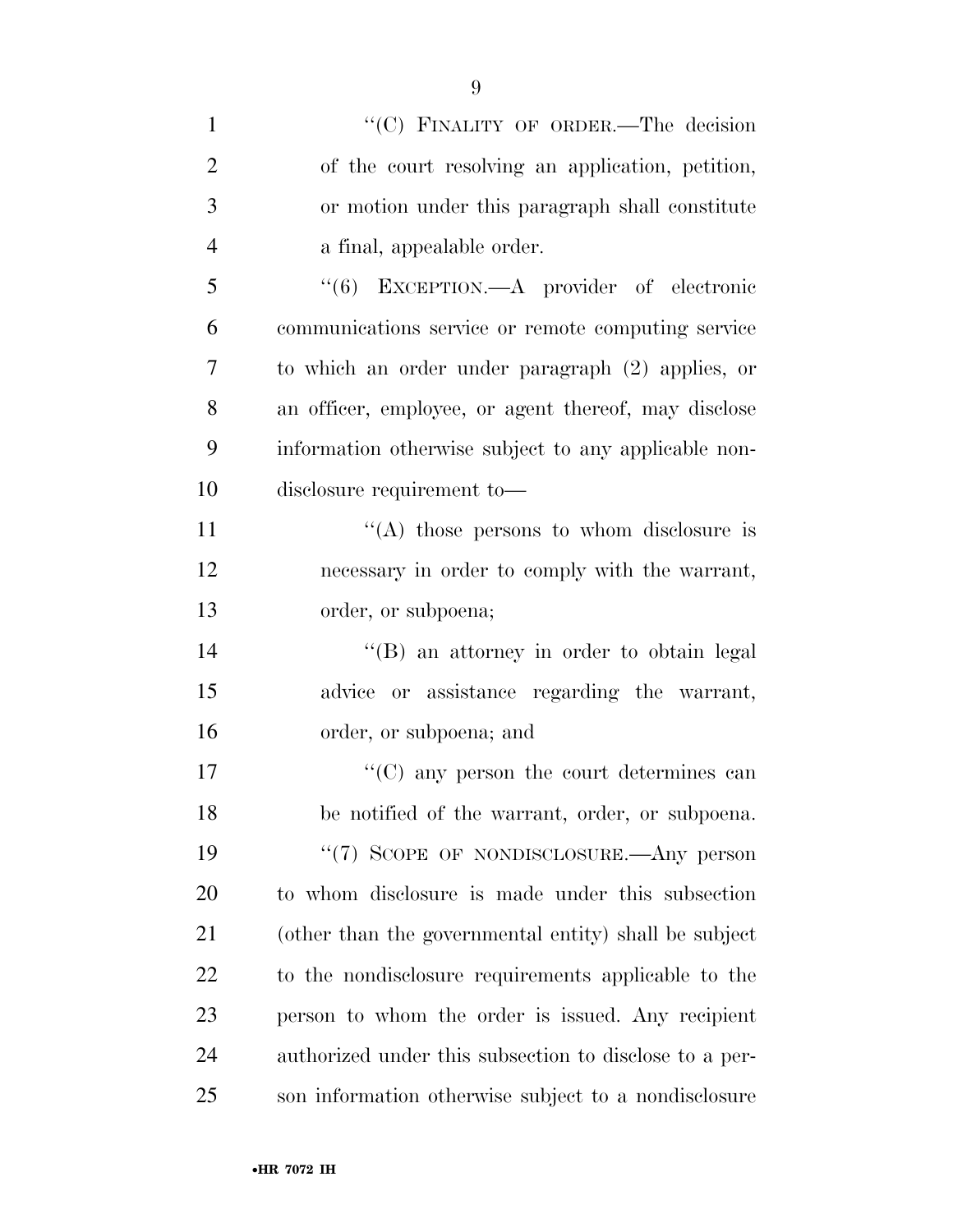requirement shall notify the person of the applicable nondisclosure requirement.

3 "(8) SUPPORTING DOCUMENTATION.—Upon serving a provider of electronic communications serv- ice or remote computing service with an order grant- ed under paragraph (2), or an extension of such order granted under paragraph (3), the govern- mental entity shall include a copy of the warrant, order, or subpoena to which the nondisclosure order applies.

11 "(9) EXPIRATION OF DELAY OF NOTIFICA- TION.—Upon expiration of an order issued under paragraph (2) or, if an extension has been granted under paragraph (3), expiration of the extension, the governmental entity shall deliver to the customer or subscriber, by personal service, registered or first- class mail, electronic mail, or other means approved by the court as reasonably calculated to reach the customer or subscriber within 72 hours of the expi-20 ration of the order—

21 ''(A) a copy of the warrant, order, or sub-poena; and

23 ''(B) notice that informs the customer or subscriber—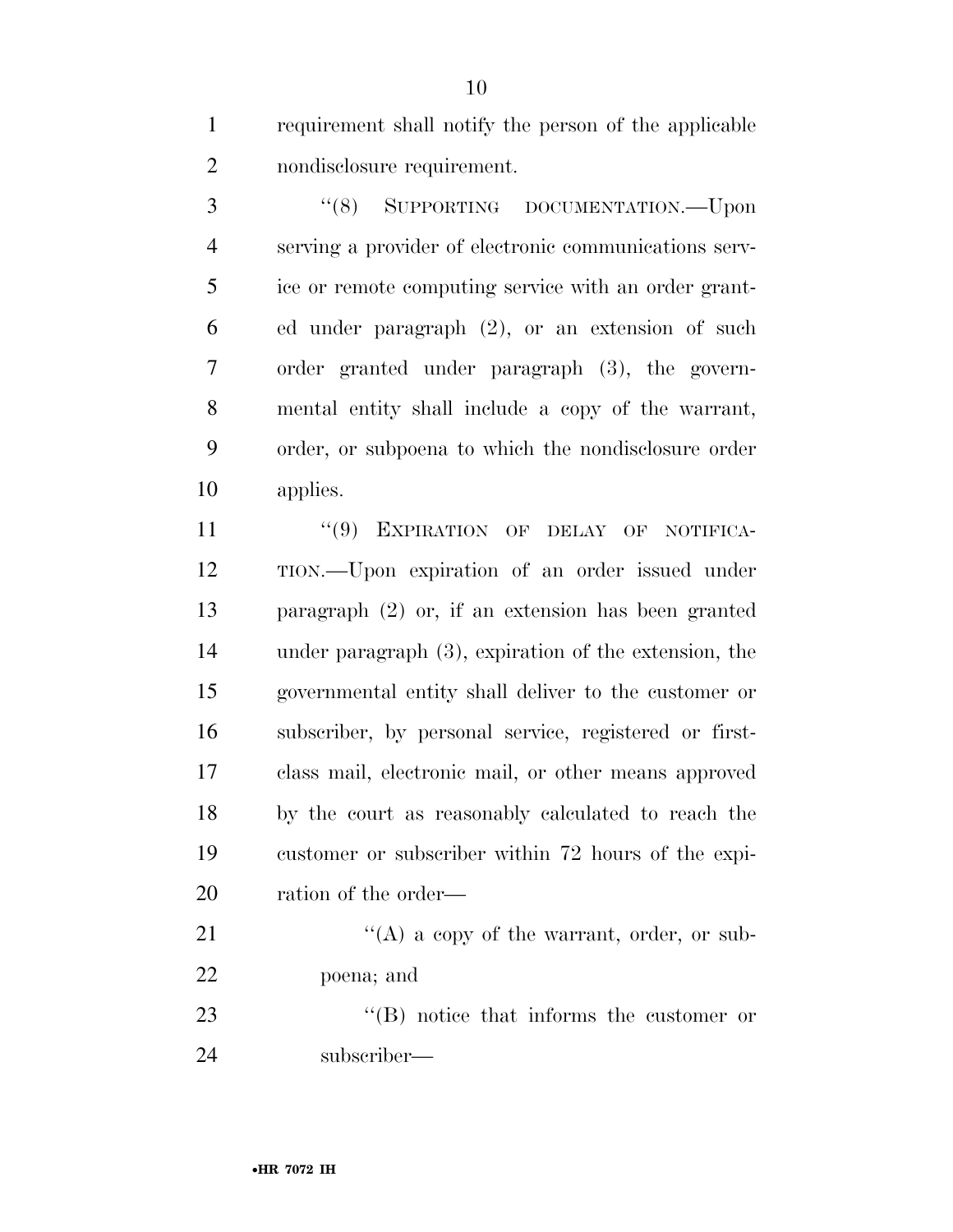1 ''(i) of the nature of the law enforce-2 ment inquiry with reasonable specificity; ''(ii) that information maintained for such customer or subscriber by the service provider named in such process or request was supplied to or requested by the gov- ernment entity; 8 ''(iii) that notification of such cus- tomer or subscriber was delayed by court order; 11 ''(iv) of the identity of the court au-12 thorizing the delay; ''(v) of the provision of this chapter under which the delay was authorized; and  $\frac{1}{\sqrt{v}}$  that the government will, upon request by the customer or subscriber, pro- vide the customer or subscriber with a copy of the information that was disclosed in response to the warrant, order or sub- poena, or in the event that no information was disclosed, a written certification that no information was disclosed. 23 "(10) COPY OF INFORMATION DISCLOSED.

 Upon expiration of the period of delay of notification under paragraph (2) or (3) of this subsection, and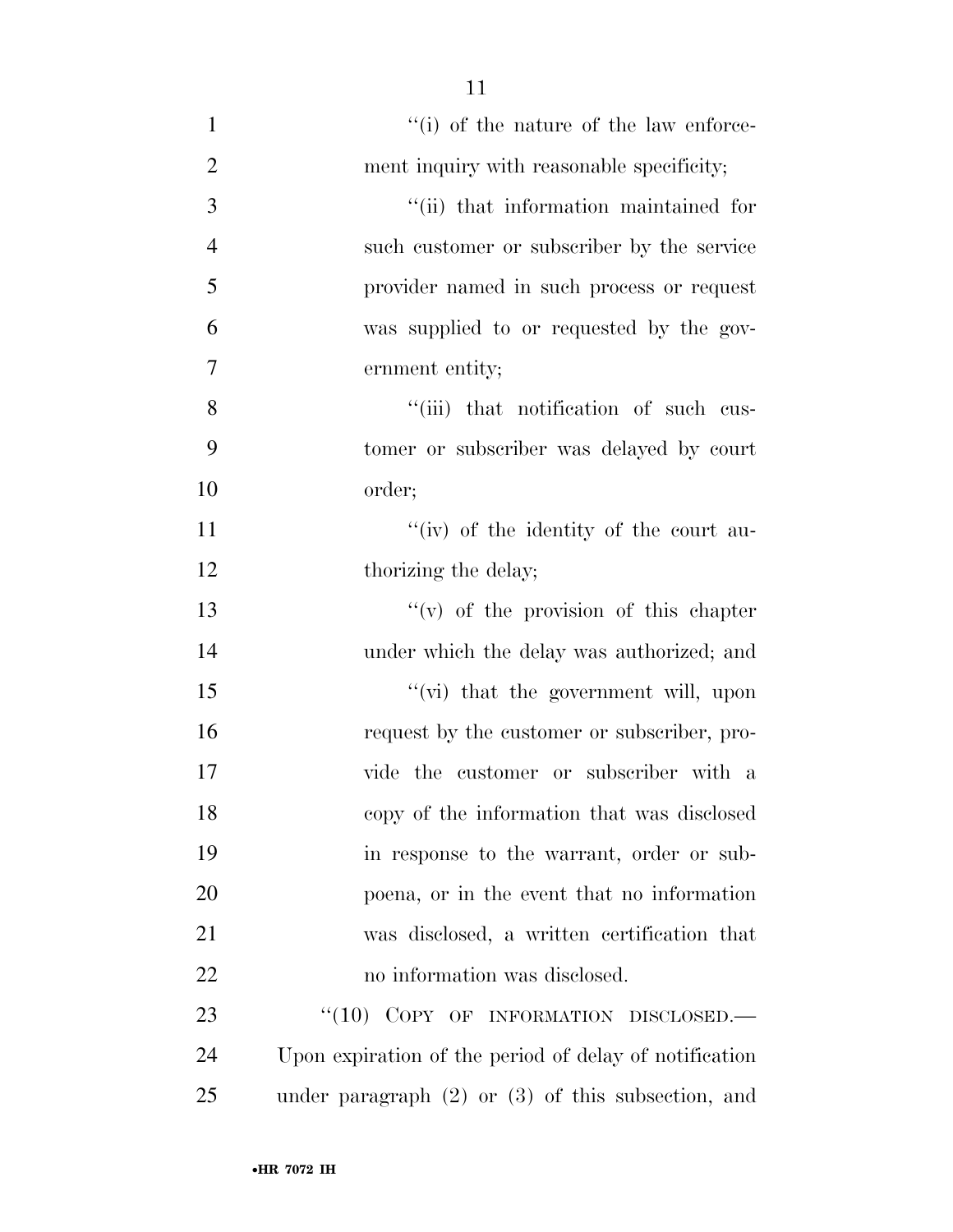| $\mathbf{1}$   | at the request of the customer or subscriber made          |
|----------------|------------------------------------------------------------|
| $\overline{2}$ | within 180 days of receiving notification under para-      |
| 3              | graph (9), the governmental entity shall promptly          |
| $\overline{4}$ | provide the customer or subscriber—                        |
| 5              | "(A) with a copy of the information that                   |
| 6              | was disclosed in response to the warrant, order            |
| 7              | or subpoena; or                                            |
| 8              | $\cdot$ (B) in the event that no information was           |
| 9              | disclosed, a written certification that no infor-          |
| 10             | mation was disclosed.".                                    |
| 11             | SEC. 4. ADDITIONAL PROVISIONS REGARDING DELAYED            |
|                |                                                            |
| 12             | NOTICE.                                                    |
| 13             | Section 2705 of title 18, United States Code, is           |
| 14             | amended by adding at the end the following:                |
| 15             | "(c) AGGRIEVED PERSON.—For the purpose of this             |
| 16             | section, a subscriber or customer aggrieved by any viola-  |
| 17             | tion of this section may seek remedy pursuant to section   |
|                | 18 2707.                                                   |
| 19             | "(d) ANNUAL REPORT.—On an annual basis, the At-            |
| 20             | torney General shall provide to the Committees on the Ju-  |
| 21             | diciary of the House of Representatives and the Senate,    |
| 22             | in a manner consistent with protection of national secu-   |
| 23             | rity, a report setting forth with respect to the preceding |